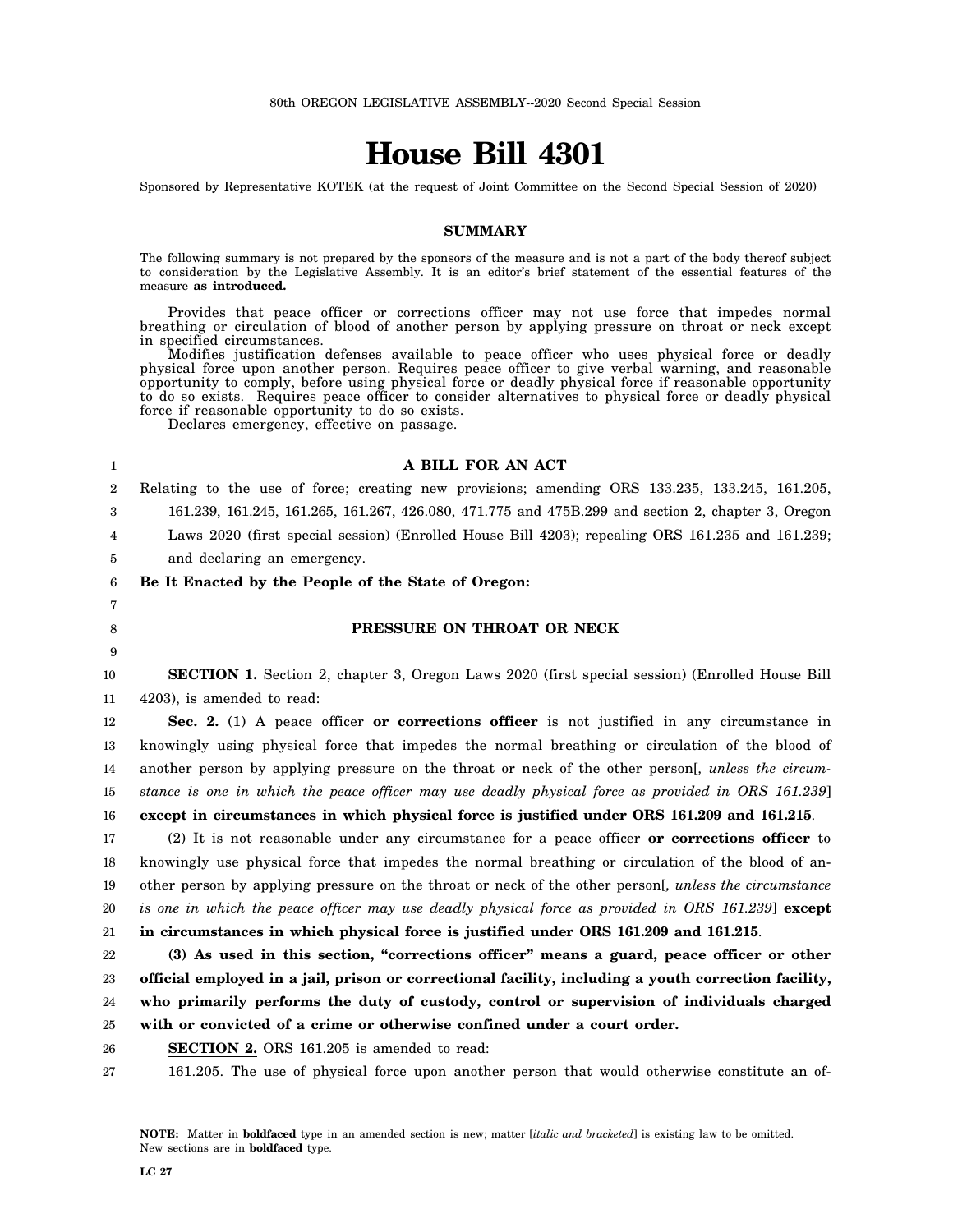1 fense is justifiable and not criminal under any of the following circumstances:

2 3 4 5 (1)(a) A parent, guardian or other person entrusted with the care and supervision of a minor or an incompetent person may use reasonable physical force upon such minor or incompetent person when and to the extent the person reasonably believes it necessary to maintain discipline or to promote the welfare of the minor or incompetent person.

6 7 8 (b) Personnel of a public education program, as that term is defined in ORS 339.285, may use reasonable physical force upon a student when and to the extent the application of force is consistent with ORS 339.285 to 339.303.

9 10 11 12 (2) Subject to ORS 421.107 **and section 2, chapter 3, Oregon Laws 2020 (first special session) (Enrolled House Bill 4203)**, an authorized official of a jail, prison or correctional facility may use physical force when and to the extent that the official reasonably believes it necessary to maintain order and discipline or as is authorized by law.

13 14 15 16 17 (3) A person responsible for the maintenance of order in a common carrier of passengers, or a person acting under the direction of the person, may use physical force when and to the extent that the person reasonably believes it necessary to maintain order, but the person may use deadly physical force only when the person reasonably believes it necessary to prevent death or serious physical injury.

18 19 20 (4) A person acting under a reasonable belief that another person is about to commit suicide or to inflict serious physical self-injury may use physical force upon that person to the extent that the person reasonably believes it necessary to thwart the result.

21 22 23 (5) A person may use physical force upon another person in self-defense or in defending a third person, in defending property, in making an arrest or in preventing an escape, as hereafter prescribed in chapter 743, Oregon Laws 1971.

24 **SECTION 3.** ORS 161.239 is amended to read:

25 26 27 161.239. (1) Notwithstanding the provisions of ORS 161.235, **and except as provided in section 2, chapter 3, Oregon Laws 2020 (first special session) (Enrolled House Bill 4203),** a peace officer may use deadly physical force only when the peace officer reasonably believes that:

28 29 (a) The crime committed by the person was a felony or an attempt to commit a felony involving the use or threatened imminent use of physical force against a person; or

30 31 (b) The crime committed by the person was kidnapping, arson, escape in the first degree, burglary in the first degree or any attempt to commit such a crime; or

32 33 34 (c) Regardless of the particular offense which is the subject of the arrest or attempted escape, the use of deadly physical force is necessary to defend the peace officer or another person from the use or threatened imminent use of deadly physical force; or

35 36 37 (d) The crime committed by the person was a felony or an attempt to commit a felony and under the totality of the circumstances existing at the time and place, the use of such force is necessary; or

(e) The officer's life or personal safety is endangered in the particular circumstances involved.

39 40 41 (2) Nothing in subsection (1) of this section constitutes justification for reckless or criminally negligent conduct by a peace officer amounting to an offense against or with respect to innocent persons whom the peace officer is not seeking to arrest or retain in custody.

42 **SECTION 4.** ORS 161.265 is amended to read:

38

43 44 45 161.265. (1) **Except as provided in section 2, chapter 3, Oregon Laws 2020 (first special session) (Enrolled House Bill 4203),** a guard or other peace officer employed in a correctional facility, as that term is defined in ORS 162.135, is justified in using physical force, including deadly

[2]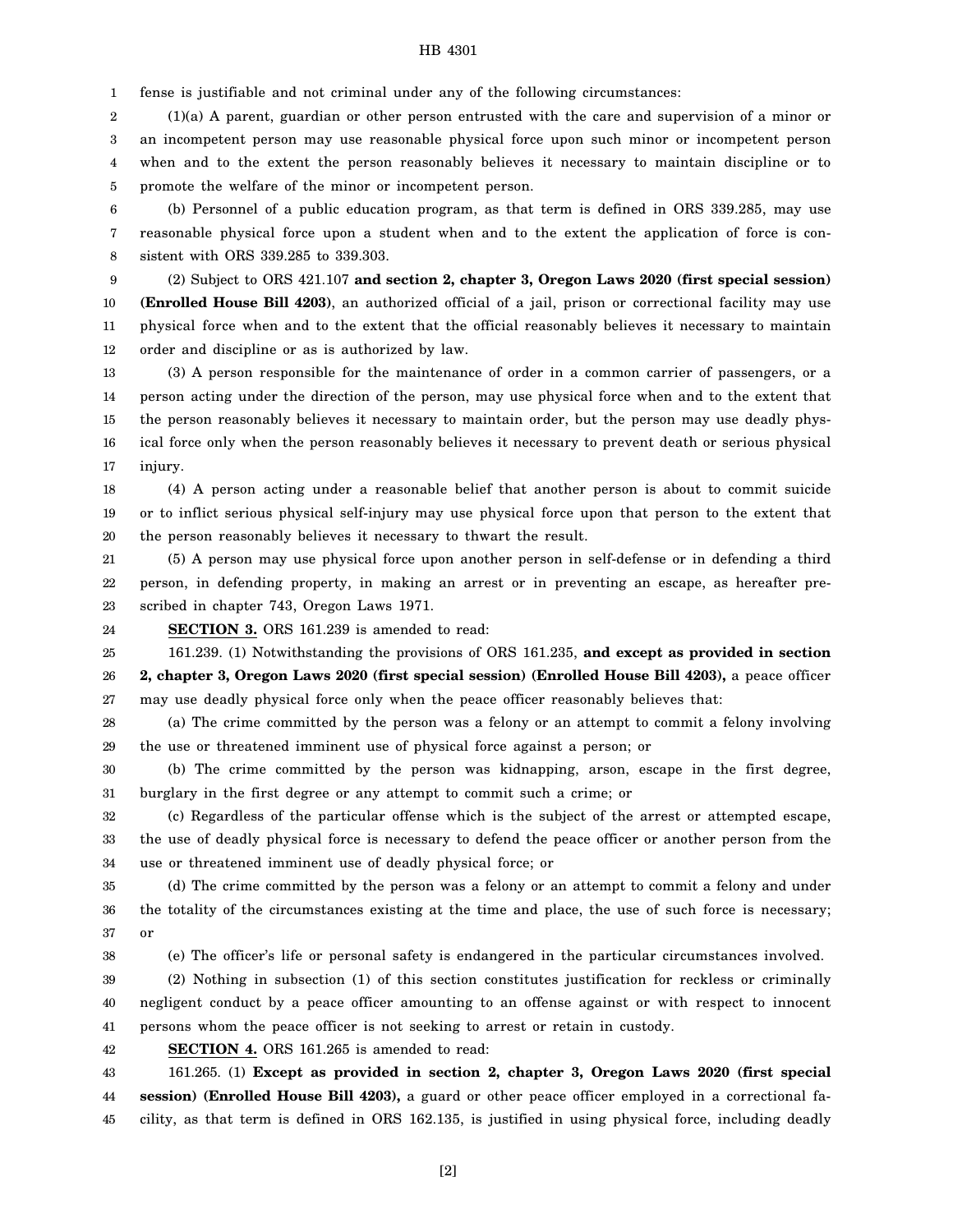1 2 physical force, when and to the extent that the guard or peace officer reasonably believes it necessary to prevent the escape of a prisoner from a correctional facility.

3 4 5 (2) Notwithstanding subsection (1) of this section, a guard or other peace officer employed by the Department of Corrections may not use deadly physical force in the circumstances described in ORS 161.267 (3).

6 **SECTION 5.** ORS 161.267 is amended to read:

7 161.267. (1) As used in this section:

8 9 10 11 (a) "Colocated minimum security facility" means a Department of Corrections institution that has been designated by the Department of Corrections as a minimum security facility and has been located by the department on the grounds of a medium or higher security Department of Corrections institution.

12

(b) "Department of Corrections institution" has the meaning given that term in ORS 421.005.

13 14 15 (c) "Stand-alone minimum security facility" means a Department of Corrections institution that has been designated by the department as a minimum security facility and that has been located by the department separate and apart from other Department of Corrections institutions.

16 17 18 19 (2) Subject to ORS 421.107 **and section 2, chapter 3, Oregon Laws 2020 (first special session) (Enrolled House Bill 4203)**, a corrections officer or other official employed by the Department of Corrections is justified in using physical force, including deadly physical force, when and to the extent that the officer or official reasonably believes it necessary to:

20 21 (a) Prevent the escape of an adult in custody from a Department of Corrections institution, including the grounds of the institution, or from custody;

22 23 24 (b) Maintain or restore order and discipline in a Department of Corrections institution, or any part of the institution, in the event of a riot, disturbance or other occurrence that threatens the safety of adults in custody, department employees or other persons; or

25 (c) Prevent serious physical injury to or the death of the officer, official or another person.

26 27 28 (3) Notwithstanding subsection (2)(a) of this section, a corrections officer or other official employed by the department may not use deadly physical force to prevent the escape of an adult in custody from:

29

(a) A stand-alone minimum security facility;

30 31 (b) A colocated minimum security facility, if the corrections officer or other official knows that the adult in custody has been classified by the department as minimum custody; or

32 (c) Custody outside of a Department of Corrections institution:

(A) While the adult in custody is assigned to an adult in custody work crew; or

34 35 36 (B) During transport or other supervised activity, if the adult in custody is classified by the department as minimum custody and the adult in custody is not being transported or supervised with an adult in custody who has been classified by the department as medium or higher custody.

37 38 (4) Nothing in this section limits the authority of a person to use physical force under ORS 161.205 (2) or 161.265.

39

33

40

**USE OF FORCE GENERALLY**

41

42 43 **SECTION 6. Sections 7 and 8 of this 2020 second special session Act are added to and made a part of ORS 161.195 to 161.275.**

44 45 **SECTION 7. (1) A peace officer may use physical force upon another person only when it is objectively reasonable, under the totality of circumstances known to the peace officer,**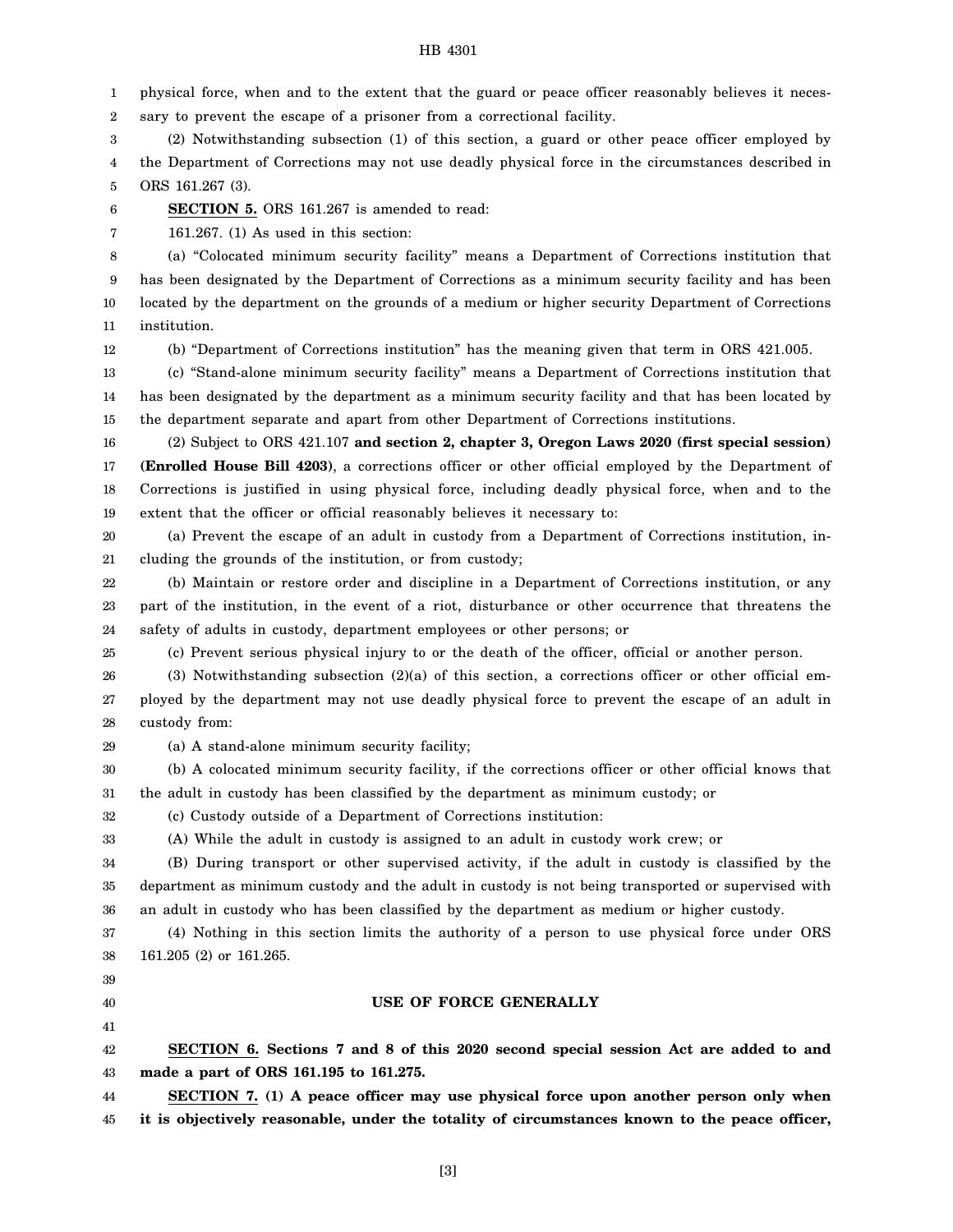1 **to believe:**

4

2 3 **(a) That the person poses an imminent threat of physical injury to the peace officer or to a third person; or**

**(b) That the use of physical force is necessary to:**

5 6 **(A) Make a lawful arrest when the peace officer has probable cause to believe the person has committed a crime; or**

7 8 **(B) Prevent the escape from custody of the person when the peace officer has probable cause to believe the person has committed a crime.**

9 10 11 12 **(2) A peace officer may use physical force upon another person under this section only to the degree that the peace officer reasonably believes necessary to prevent physical injury under subsection (1)(a) of this section or to carry out a purpose described in subsection (1)(b) of this section.**

13 14 **(3) Prior to using physical force upon another person, if the peace officer has a reasonable opportunity to do so, the peace officer shall:**

15 16 **(a) Consider alternatives such as verbal de-escalation, waiting or using other available resources and techniques if reasonable, safe and feasible; and**

17 18 **(b) Give a verbal warning to the person that physical force may be used and provide the person with a reasonable opportunity to comply.**

19 20 21 22 23 **SECTION 8. (1) A peace officer may use deadly physical force upon another person only when it is objectively reasonable, under the totality of circumstances known to the peace officer, to believe that the person poses an imminent threat of death or serious physical injury to the peace officer or to a third person and the use of deadly physical force is necessary to:**

24 25 **(a) Make a lawful arrest when the peace officer has probable cause to believe the person has committed a violent felony;**

26 27 **(b) Defend the peace officer or a third person from the imminent threat of death or serious physical injury; or**

28 29 **(c) Prevent the escape from custody of the person when the peace officer has probable cause to believe the person has committed a violent felony.**

30 31 **(2) Prior to using deadly physical force upon another person, if the peace officer has a reasonable opportunity to do so, the peace officer shall:**

32 33 34 35 **(a) Consider alternatives such as verbal de-escalation, waiting, using other available resources and techniques if reasonable, safe and feasible, or using a lesser degree of force; and (b) Give a verbal warning to the person that deadly physical force may be used and provide the person with a reasonable opportunity to comply.**

36 37 38 39 **(3) Nothing in subsection (1) of this section constitutes justification for reckless or criminally negligent conduct by a peace officer constituting an offense against or with respect to innocent persons whom the peace officer is not seeking to arrest or retain in custody.**

40 41 **(4) As used in this section, "violent felony" has the meaning given that term in ORS 419A.004.**

42 **SECTION 9.** ORS 161.245 is amended to read:

43 44 45 161.245. (1) For the purposes of [*ORS 161.235 and 161.239*] **sections 7 and 8 of this 2020 second special session Act**, a reasonable belief that a person has committed an offense means a reasonable belief in facts or circumstances which**,** if true**,** would [*in law*] constitute an offense. [*If the believed*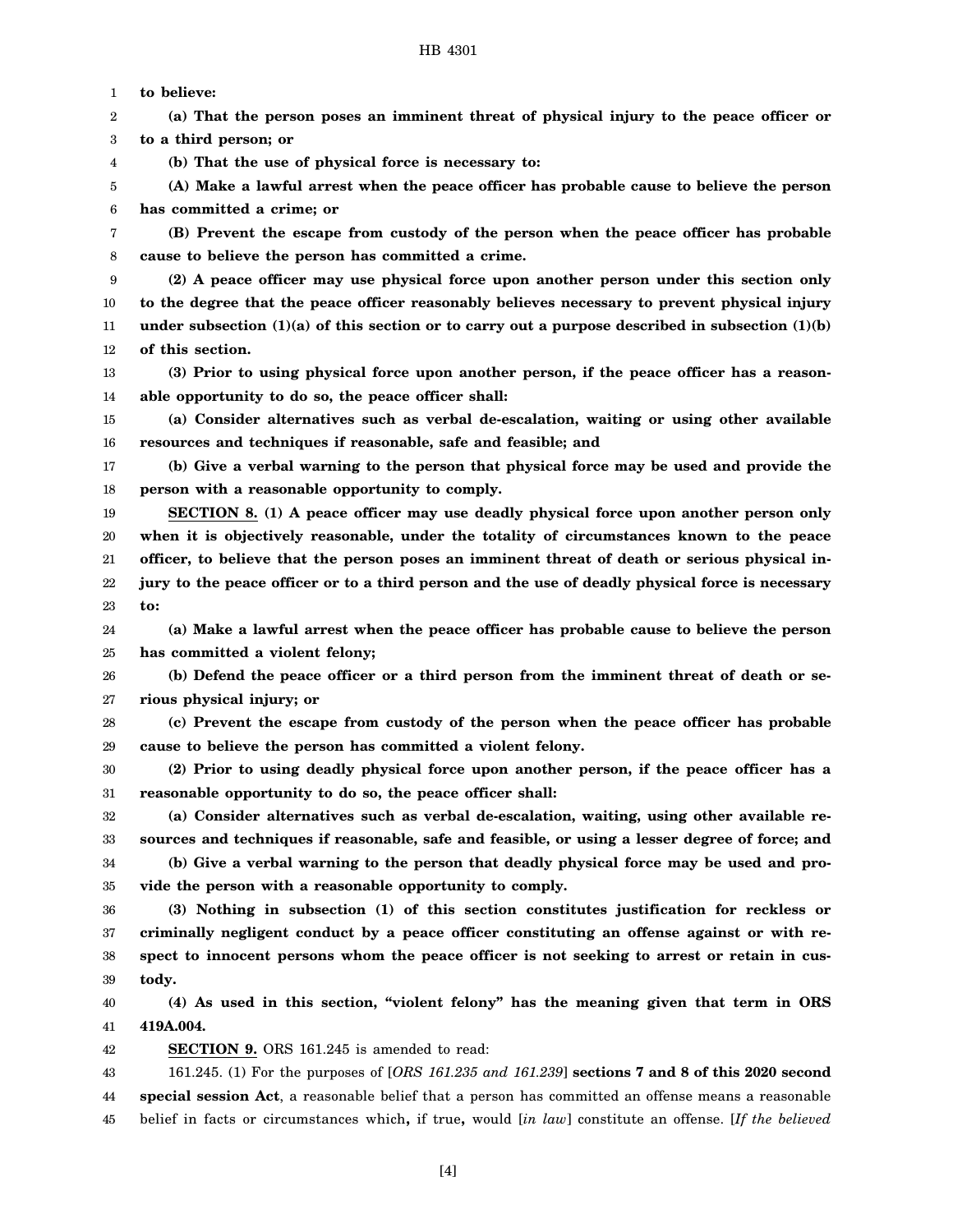1 *facts or circumstances would not in law constitute an offense, an erroneous though not unreasonable*

2 *belief that the law is otherwise does not render justifiable the use of force to make an arrest or to*

3 *prevent an escape from custody.*]

4 5 6 (2) A peace officer who is making an arrest is justified in using the physical force prescribed in [*ORS 161.235 and 161.239*] **sections 7 and 8 of this 2020 second special session Act** unless the arrest is unlawful and is known by the officer to be unlawful.

7 8 **SECTION 10.** Section 2, chapter 3, Oregon Laws 2020 (first special session) (Enrolled House Bill 4203), as amended by section 1 of this 2020 second special session Act, is amended to read:

9 10 11 12 13 **Sec. 2.** (1) **Notwithstanding section 7 of this 2020 second special session Act,** a peace officer or corrections officer is not justified in any circumstance in knowingly using physical force that impedes the normal breathing or circulation of the blood of another person by applying pressure on the throat or neck of the other person except in circumstances in which physical force is justified under ORS 161.209 and 161.215.

14 15 16 17 18 (2) **Notwithstanding section 7 of this 2020 second special session Act,** it is not reasonable under any circumstance for a peace officer or corrections officer to knowingly use physical force that impedes the normal breathing or circulation of the blood of another person by applying pressure on the throat or neck of the other person except in circumstances in which physical force is justified under ORS 161.209 and 161.215.

19 20 21 22 (3) As used in this section, "corrections officer" means a guard, peace officer or other official employed in a jail, prison or correctional facility, including a youth correction facility, who primarily performs the duty of custody, control or supervision of individuals charged with or convicted of a crime or otherwise confined under a court order.

23 24 **SECTION 11.** ORS 161.265, as amended by section 4 of this 2020 second special session Act, is amended to read:

25 26 27 28 29 30 31 32 33 161.265. (1) Except as provided in section 2, chapter 3, Oregon Laws 2020 (first special session) (Enrolled House Bill 4203), a guard or other peace officer employed in a correctional facility, as that term is defined in ORS 162.135, is justified in using physical force, including deadly physical force, [*when and to the extent that*] **upon another person if the person poses an imminent threat of physical injury to the guard or peace officer or to a third person or** the guard or peace officer reasonably believes it necessary to prevent the escape of a prisoner from a correctional facility. **The guard or peace officer may use physical force under this subsection only to the degree that the guard or peace officer reasonably believes necessary to prevent the physical injury or escape.**

34 35 36 (2) Notwithstanding subsection (1) of this section, a guard or other peace officer employed by the Department of Corrections may not use deadly physical force in the circumstances described in ORS 161.267 (3).

## 37

**SECTION 12.** ORS 133.235 is amended to read:

38 133.235. (1) A peace officer may arrest a person for a crime at any hour of any day or night.

39 40 41 (2) A peace officer may arrest a person for a crime, pursuant to ORS 133.310 (1), whether or not such crime was committed within the geographical area of such peace officer's employment, and the peace officer may make such arrest within the state, regardless of the situs of the offense.

42 43 44 45 (3) The officer shall inform the person to be arrested of the officer's authority and reason for the arrest, and, if the arrest is under a warrant, shall show the warrant, unless the officer encounters physical resistance, flight or other factors rendering this procedure impracticable, in which case the arresting officer shall inform the arrested person and show the warrant, if any, as soon as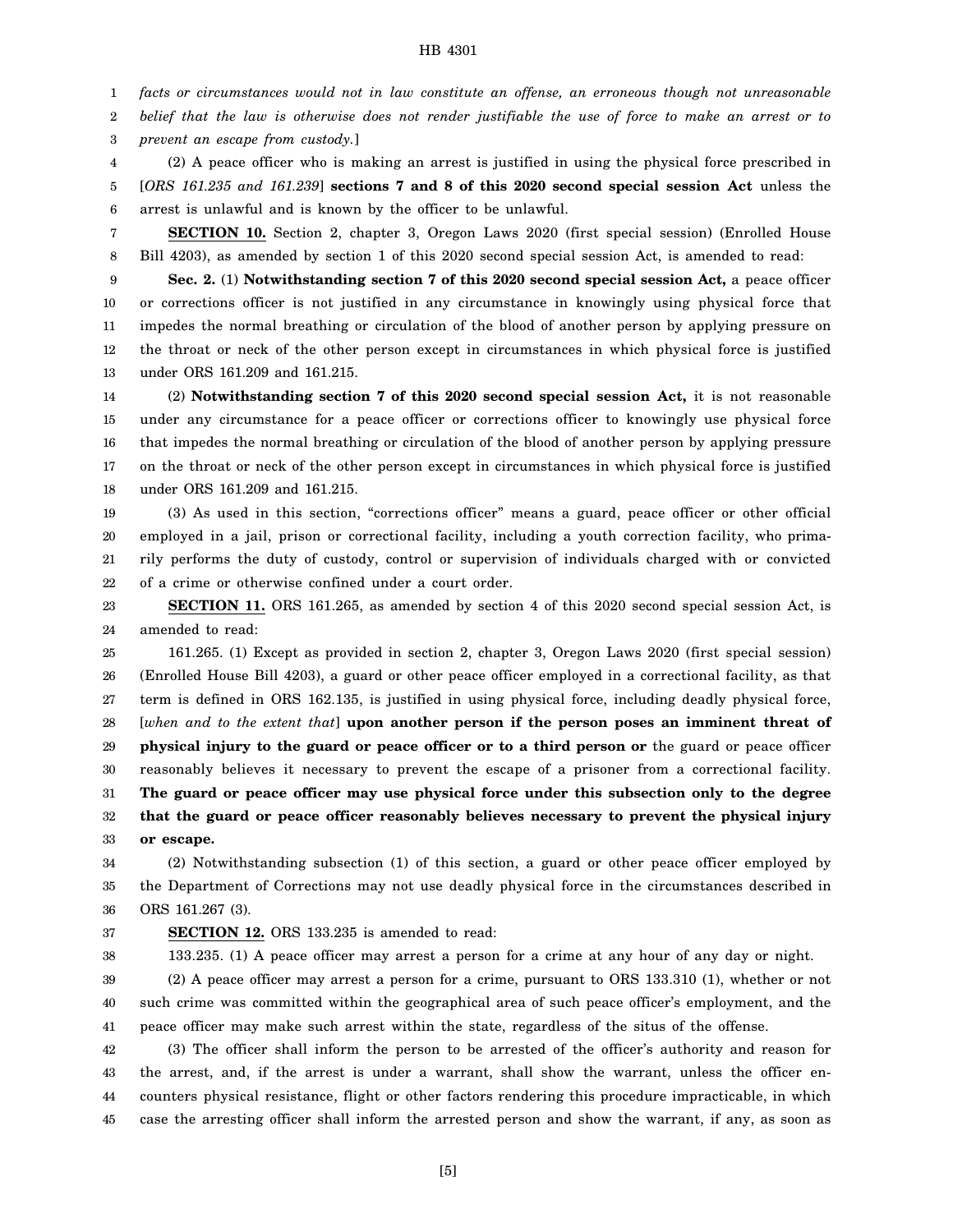1 practicable.

2 3 (4) In order to make an arrest, a peace officer may use physical force as justifiable under ORS [*161.235, 161.239 and*] 161.245 **and sections 7 and 8 of this 2020 second special session Act**.

4 5 (5) In order to make an arrest, a peace officer may enter premises in which the officer has probable cause to believe the person to be arrested to be present.

6 7 (6) If after giving notice of the officer's identity, authority and purpose, the officer is not admitted, the officer may enter the premises, and by a breaking, if necessary.

8 9 (7) A person may not be arrested for a violation except to the extent provided by ORS 153.039 and 810.410.

10 **SECTION 13.** ORS 133.245 is amended to read:

11 133.245. (1) A federal officer may arrest a person:

12 13 (a) For any crime committed in the federal officer's presence if the federal officer has probable cause to believe the person committed the crime.

14 15 (b) For any felony or Class A misdemeanor if the federal officer has probable cause to believe the person committed the crime.

16 17 (c) When rendering assistance to or at the request of a law enforcement officer, as defined in ORS 414.805.

18 19 20 (d) When the federal officer has received positive information in writing or by telephone, telegraph, teletype, radio, facsimile machine or other authoritative source that a peace officer holds a warrant for the person's arrest.

21 22 (2) The federal officer shall inform the person to be arrested of the federal officer's authority and reason for the arrest.

23 24 (3) In order to make an arrest, a federal officer may use physical force as is justifiable and authorized of a peace officer under ORS [*161.235, 161.239 and*] 161.245 **and sections 7 and 8 of this**

25 **2020 second special session Act**.

26 27 (4)(a) A federal officer making an arrest under this section without unnecessary delay shall take the arrested person before a magistrate or deliver the arrested person to a peace officer.

28 29 30 (b) The federal officer retains authority over the arrested person only until the person appears before a magistrate or until the law enforcement agency having general jurisdiction over the area in which the arrest took place assumes responsibility for the person.

31 32 33 (5) A federal officer when making an arrest for a nonfederal offense under the circumstances provided in this section shall have the same immunity from suit as a state or local law enforcement officer.

34 35 36 (6) A federal officer is authorized to make arrests under this section upon certification by the Department of Public Safety Standards and Training that the federal officer has received proper training to enable that officer to make arrests under this section.

37

**SECTION 14.** ORS 426.080 is amended to read:

38 39 40 41 42 43 426.080. The person serving a warrant of detention or the citation provided for by ORS 426.090 shall, immediately after service thereof, make a return upon the original warrant or citation showing the time, place and manner of such service and file it with the clerk of the court. In executing the warrant of detention or citation, the person has all the powers provided by ORS 133.235 and [*161.235 to*] 161.245 **and sections 7 and 8 of this 2020 second special session Act** and may require the assistance of any peace officer or other person.

44 **SECTION 15.** ORS 471.775 is amended to read:

45 471.775. (1) The provisions of ORS 183.440 shall apply to subpoenas issued by each member of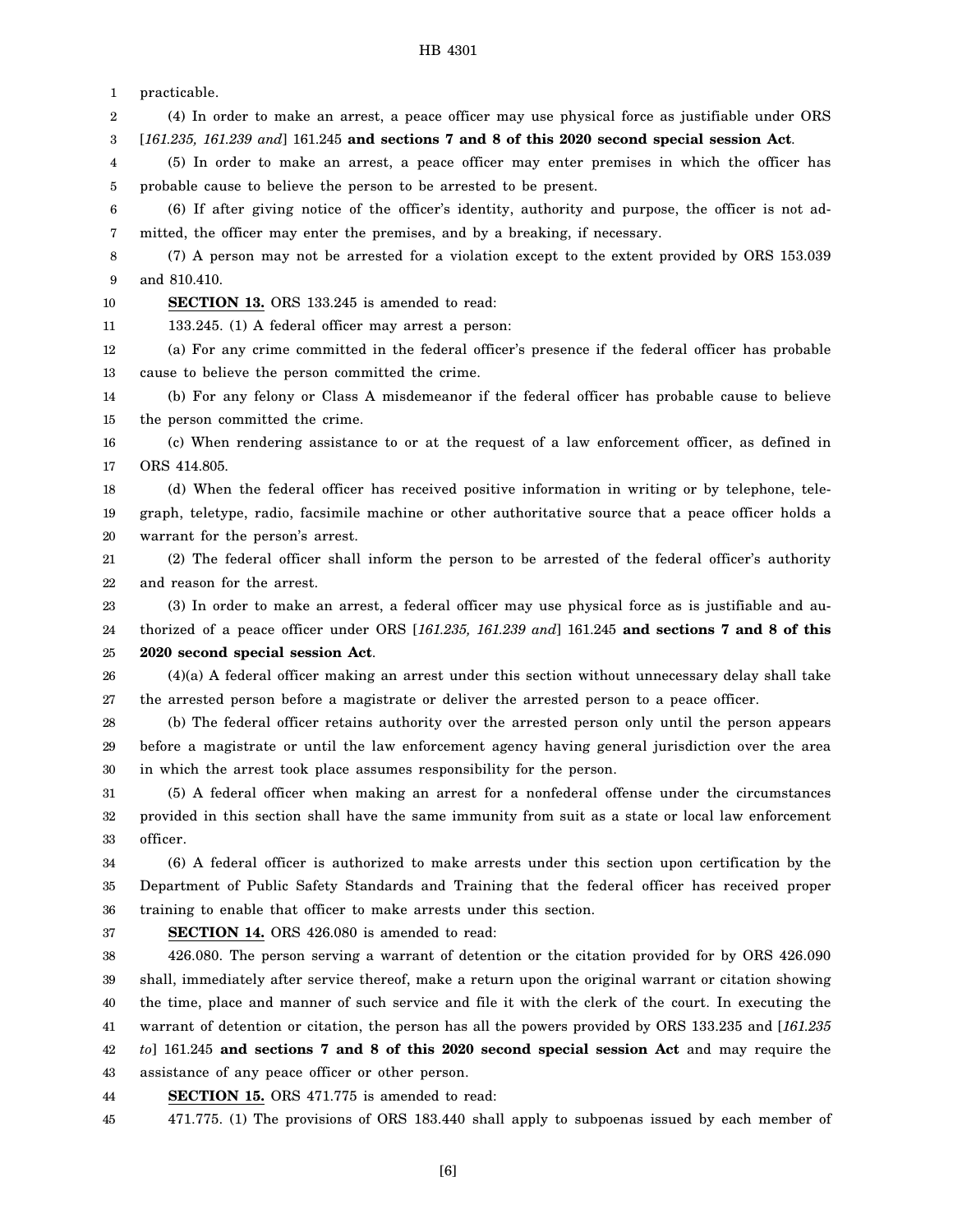1 the Oregon Liquor Control Commission or any of its authorized agents.

2 3 4 5 6 7 8 9 (2) Subject to subsection (3) of this section, regulatory specialists have authority as provided under this chapter, ORS chapter 153, ORS 133.005 to 133.400, 133.450, 133.525 to 133.703, 133.721 to 133.739[*, 161.235, 161.239*] and 161.245 and chapter 743, Oregon Laws 1971, **and sections 7 and 8 of this 2020 second special session Act** to conduct inspections or investigations, make arrests and seizures, aid in prosecutions for offenses, issue criminal citations and citations for violations and otherwise enforce this chapter, ORS 474.005 to 474.095 and 474.115, commission rules and any other laws of this state that the commission considers related to alcoholic liquor, including but not limited to:

10 11 (a) Laws regarding the production, processing, manufacture, importation, transportation, possession, distribution, sale or consumption of alcoholic beverages;

12 (b) The manufacture or use of false identification; or

13 (c) The entry of premises licensed to sell alcoholic liquor.

14 (3) A regulatory specialist may not:

15 16 (a) Be sworn in as a federal law enforcement official and act in that capacity while performing duties under subsection (2) of this section; or

17 (b) Carry a firearm.

18 **SECTION 16.** ORS 475B.299 is amended to read:

19 20 21 22 23 24 25 26 27 28 29 30 31 475B.299. (1) In addition to the duties, functions and powers described in ORS 471.775, and subject to subsection (2) of this section, a regulatory specialist, as defined in ORS 471.001, has the authority as provided in ORS 133.005 to 133.400, 133.450, 133.525 to 133.703, 133.721 to 133.739, [*161.235,*] 161.245, 475B.010 to 475B.545, 475B.550 to 475B.590 and 475B.600 to 475B.655, and chapter 743, Oregon Laws 1971, **and section 7 of this 2020 second special session Act** to conduct inspections and investigations, make seizures, aid in prosecutions of and issue citations to licensees and persons who hold a certificate or permit under ORS 475B.010 to 475B.545 for violations of and offenses related to, and otherwise enforce, ORS 475B.010 to 475B.545, 475B.550 to 475B.590 and 475B.600 to 475B.655, any rule adopted under ORS 475B.010 to 475B.545, 475B.550 to 475B.590 and 475B.600 to 475B.655 and any other law of this state that charges the Oregon Liquor Control Commission with a duty, function or power related to a marijuana item, including enforcing any law or rule related to individuals who use false identification for purposes of purchasing or possessing a marijuana item or who engage in illegal activity on or near a premises.

32 (2) A regulatory specialist may not:

33 34 (a) Be sworn in as a federal law enforcement official and act in that capacity while performing an activity authorized by this section.

35 (b) Carry a firearm.

36 (c) Conduct inspections and investigations of a primary residence.

37 38 39 40 (d) For purposes of ensuring compliance with ORS 475B.785 to 475B.949, conduct inspections and investigations of registry identification cardholders or designated primary caregivers, the residences of registry identification cardholders or designated primary caregivers, or the locations where registry identification cardholders or designated primary caregivers produce marijuana.

41 42 **SECTION 17. (1) ORS 161.235, as amended by section 3, chapter 3, Oregon Laws 2020 (first special session) (Enrolled House Bill 4203), is repealed.**

43 **(2) ORS 161.239 is repealed.**

# 44 45

**MISCELLANEOUS**